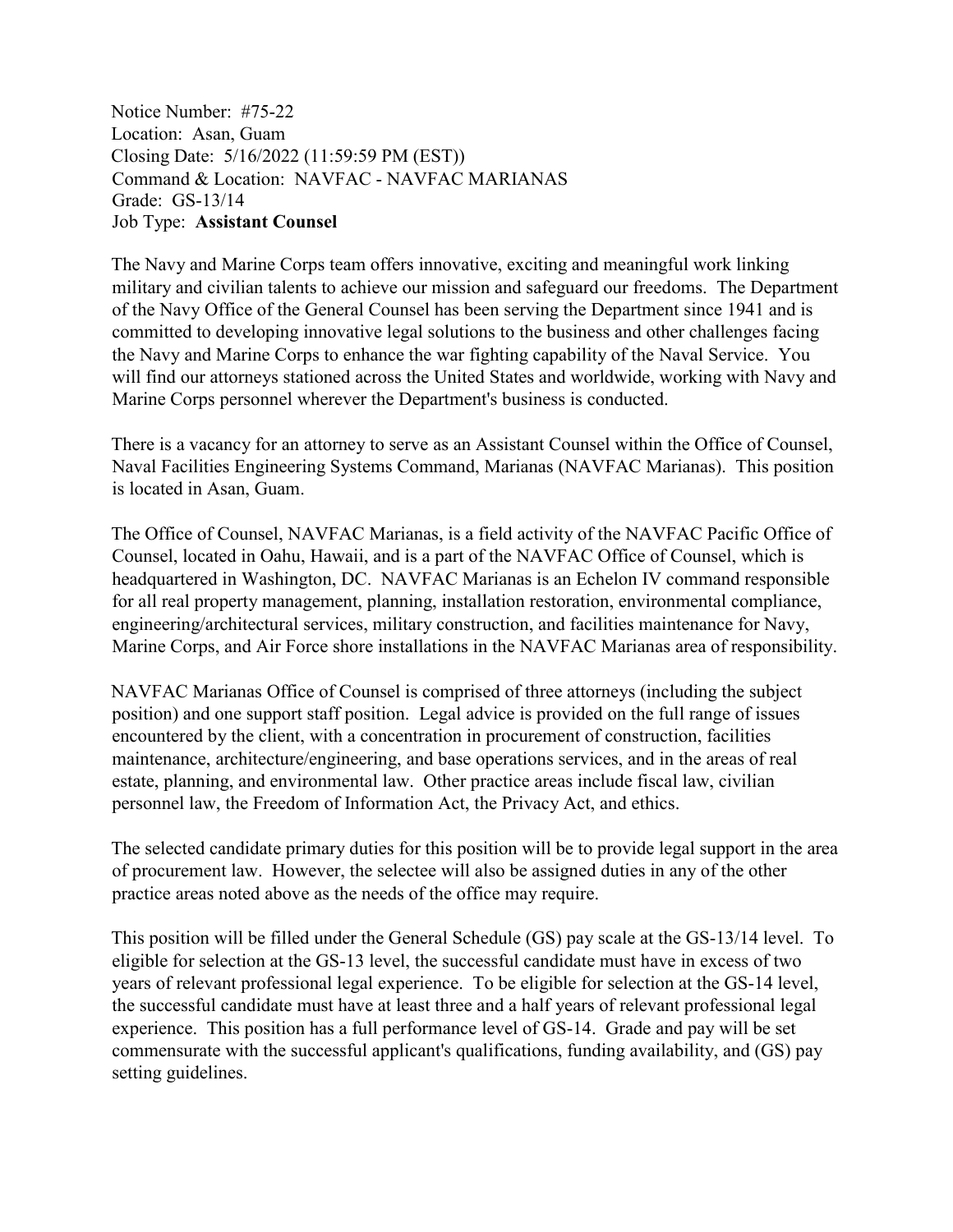Applicants will be evaluated on: (1) the depth and quality of their relevant experience and training, including academic credentials; 2) their analytical, communications, and advocacy skills; 3) their ability to work independently and as part of a team; and 4) their interpersonal skills, including their ability to establish effective attorney-client relationships. Experience with the Department of the Navy, NAVFAC, and/or OGC is not required but will be considered to be a positive factor. Applicants with a record of making significant contributions to the advancement of the DON OGC or equivalent Office of the General Counsel or Law Firm/Office beyond the day to day legal practice are desired.

The successful applicant must have graduated from a law school accredited by the American Bar Association; be an active member in good standing of the bar of the highest court of a State, U.S. Commonwealth, U.S. territory, or the District of Columbia; and be admitted to practice before a state or federal court. U.S. citizenship is a requirement of the position, and the successful applicant must be able to obtain and maintain a SECRET security clearance. Periodic travel may be required.

Interested attorneys may contact Mr. John Aguon, Counsel, NAVFAC Marianas, at (671) 349- 2911, or Mr. David Coker, Counsel, NAVFAC Pacific at (808) 472-1166, for additional information.

Applicants should submit a cover letter, a resume, two legal writing samples (not more than 10 pages each, portions of longer documents are acceptable), two most recent performance appraisals with rating official narrative, (if available), the names and telephone numbers of at least three references (other than current supervisor) who may be contacted. Applicants should clearly indicate if they do not want their current supervisor contacted. The cover letter should address when the applicant will be available to report for duty. Attorneys who have graduated from law school less than 5 years prior to the announcement closing date must provide a copy of their law school transcripts that includes class rank. Current federal employees must provide a copy of their most recent SF-50 form. Please redact social security numbers on any submitted documents.

Hard copy applications are not being accepted at this time. Electronic applications must be sent to [navfachqogcjobs.fct@navy.mil,](mailto:navfachqogcjobs.fct@navy.mil) with a copy to [john.aguon@fe.navy.mil.](mailto:john.aguon@fe.navy.mil) The subject line of the e-mail should state the Personnel Notice Number.

This personnel notice will close on May 16, 2022 at 11:59:59 PM (EST). Complete applications must be received by the closing date and time to be considered.

If the successful applicant is not currently a member of the Department of the Navy Office of the General Counsel, processing of the hiring action can only commence after submission of those items identified in the "Instructions for New OGC Attorneys" (see Careers section of www.ogc.navy.mil).

## COVID VACCINATION REQUIREMENT FOR FEDERAL EMPLOYEES PURSUANT TO E.O. 14043 IS CURRENTLY NOT BEING IMPLEMENTED OR ENFORCED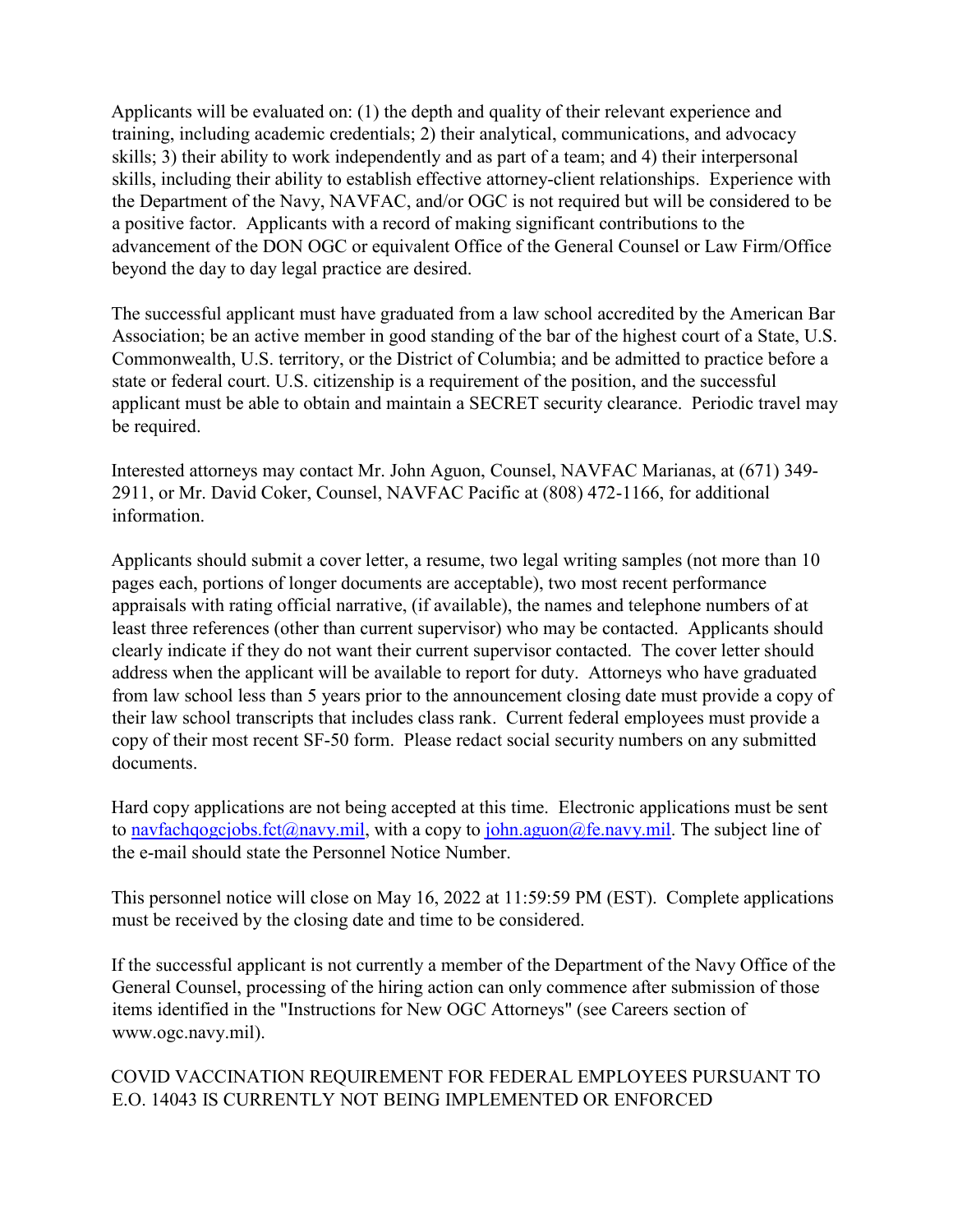To ensure compliance with an applicable nationwide preliminary injunction, the Department of the Navy will take no action to implement or enforce the COVID-19 vaccination requirement pursuant to Executive Order 14043. Therefore, the requirement that a federal employee must be fully vaccinated against COVID-19 or have received an approved vaccine exemption for religious or medical reasons does not currently apply. However, the Department of the Navy may request information regarding the vaccination status of individuals selected for employment for the purposes of implementing workplace safety protocols related to masking, physical distancing, testing, travel, quarantine etc. [DO NOT SUBMIT ANY INFORMATION REGARDING YOUR VACCINATION STATUS/PROOF OF OR REQUESTS FOR EXEMPTION WITH YOUR APPLICATION.]

## NOTICE OF VETERANS' PREFERENCE

There is no formal rating system for applying veterans' preference to attorney appointments in the excepted service; however, the Department of the Navy Office of the General Counsel considers veterans' preference eligibility a positive factor for attorney hiring. Applicants eligible for veterans' preference must specifically claim such eligibility in their cover letter or resume and attach supporting documentation (e.g., DD Form 214, "Certificate of Release or Discharge from Active Duty") to their submissions.

Although the point-preference system is not used, applicants eligible to claim a 10-point preference must submit a Standard Form (SF) 15, "Application for 10-Point Veteran Preference," and supporting documentation required for the specific type of preference claimed. (SF-15, which lists the types of 10-point preference and the required supporting documents, is available from the Office of Personnel Management Website at www.opm.gov.)

Not all veterans are preference eligible. For a summary of time periods, campaigns, and conditions that entitle an applicant to preference eligibility, please visit https://www.fedshirevets.gov/index.aspx, https://www.usajobs.gov/Help/working-ingovernment/unique-hiring-paths/veterans, and see the Veterans' Preference Advisor, operated by the Department of Labor at http://www.dol.gov/elaws/vets/vetpref/vetspref.htm.

The United States Government does not discriminate in employment on the basis of race, color, religion, sex (including pregnancy or gender identity), national origin, political affiliation, sexual orientation, marital status, disability, genetic information, age, membership in an employee organization, retaliation, parental status, military service, or other non-merit factor.

Reasonable Accommodation Links: https://www.opm.gov/policy-data-oversight/disability-employment/reasonable-accommodations/

https://www.opm.gov/policy-data-oversight/disability-employment/hiring/#url=Schedule-A-Hiring-Authority

Legal and Regulatory Guidance Links:

Financial suitability Link: